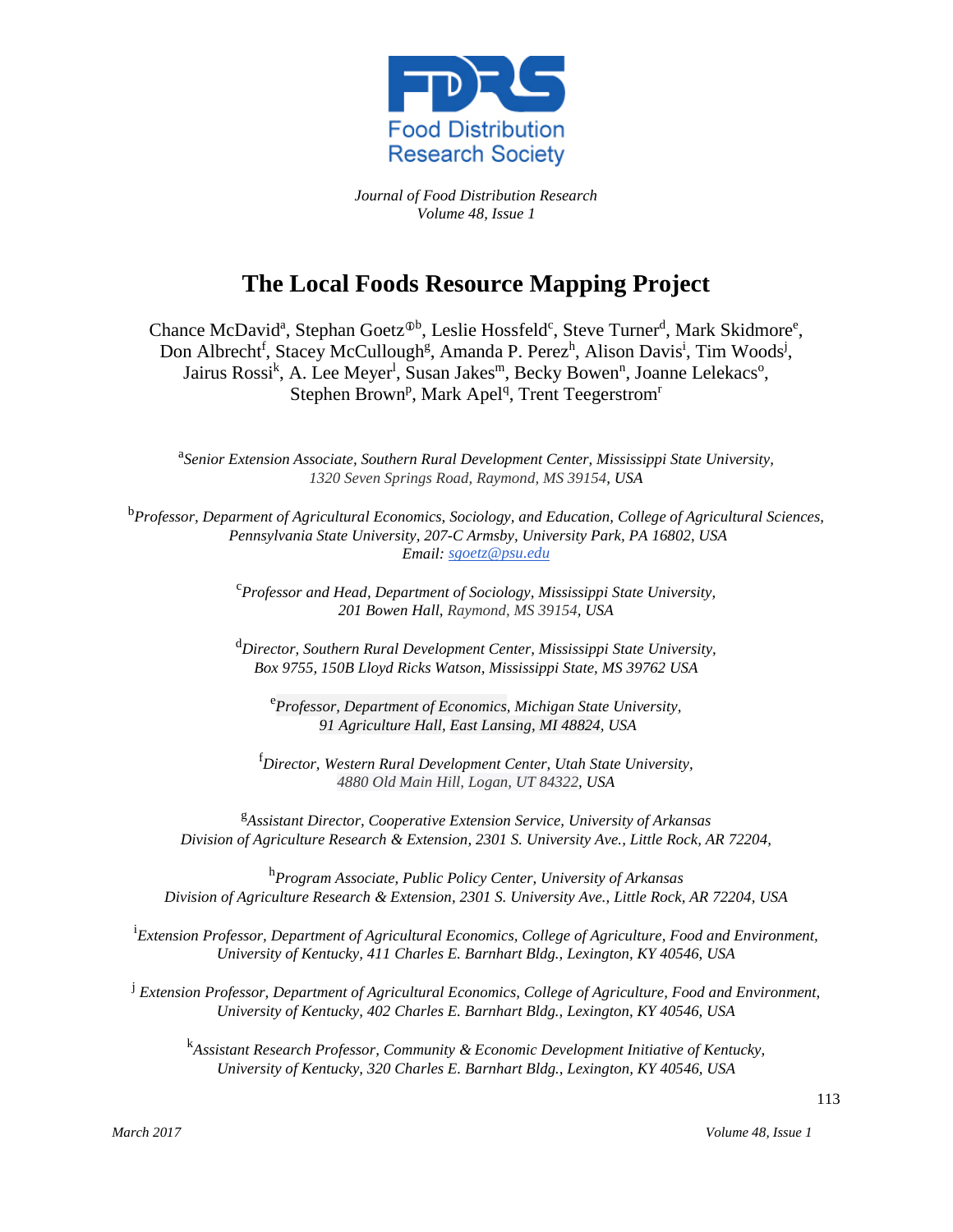<sup>1</sup> Extension Professor, Department of Agricultural Economics, College of Agriculture, Food and Environment, *University of Kentucky, 416 Charles E. Barnhart Bldg., Lexington, KY 40546, USA* 

> <sup>m</sup>*Extension Assistant Professor, NC State Extension, North Carolina State University, 212 Patterson Hall, Raleigh, NC 27695, USA*

n *Program Manager, NC State Extension, North Carolina State University, 631 Lichfield Rd., Winston Salem, NC 27104, USA* 

o *Extension Local Foods Flagship Program Manager, NC State Extension, North Carolina State University, 2721 Founders Dr. (Kilgore Hall), Raleigh, NC 27695, USA* 

p *Agriculture/Horticulture Agent, Mat-Su/Copper River District, Cooperative Extension Service, University of Alaska Fairbanks, 308 Tanana Loop, Room 101 Fairbanks, AK 99775, USA*

q *Area Agent, Community Resource Development, Cooperative Extension - Cochise County, University of Arizona, 450 S. Haskell Ave., Willcox, AZ 85643, USA* 

> r *Department of Agricultural and Resource Economics, University of Arizona, McClelland Park 301B, 650 N. Park Ave., Tucson, AZ 85721, USA*

## **Abstract**

The purpose of this USDA/AMS-funded project is to develop web-enabled, comprehensive state food system directories in six pilot states; to provide a more complete representation of the local food system instead of merely connecting buyers and sellers; and to identify and potentially create business opportunities for entrepreneurs by identifying gaps in local food systems.

Gaps exist in the understanding of the overall picture of statewide local food systems. Further, barriers to entry may prevent the deepening and growth of local food systems in rural and urban communities. Much remains unknown about how local food moves from farms to consumers, and consumer demand varies across states and remains relatively poorly understood.

At focus group events for the Local Foods Resource Mapping project, diverse groups of invited participants were presented with a series of state-level maps showing basic production, distribution, and consumption data as well as questions designed to guide discussion and provide actionable insights. Following the focus groups, participants were invited to respond to a more detailed online survey about the local food system.

An early conclusion is that a web-based mapping service that serves two distinctly different needs may be required. There is a recognized need for and value in providing food systems analytics in the form of maps showing where different supply chain firms are located and benchmarks such as location quotients that may point to opportunities for new businesses to emerge or improve the functioning of the supply chain. There are also opportunities to enhance the usefulness of MarketMaker and to expand its adoption for more immediate transactions between buyers, sellers, and market intermediaries.